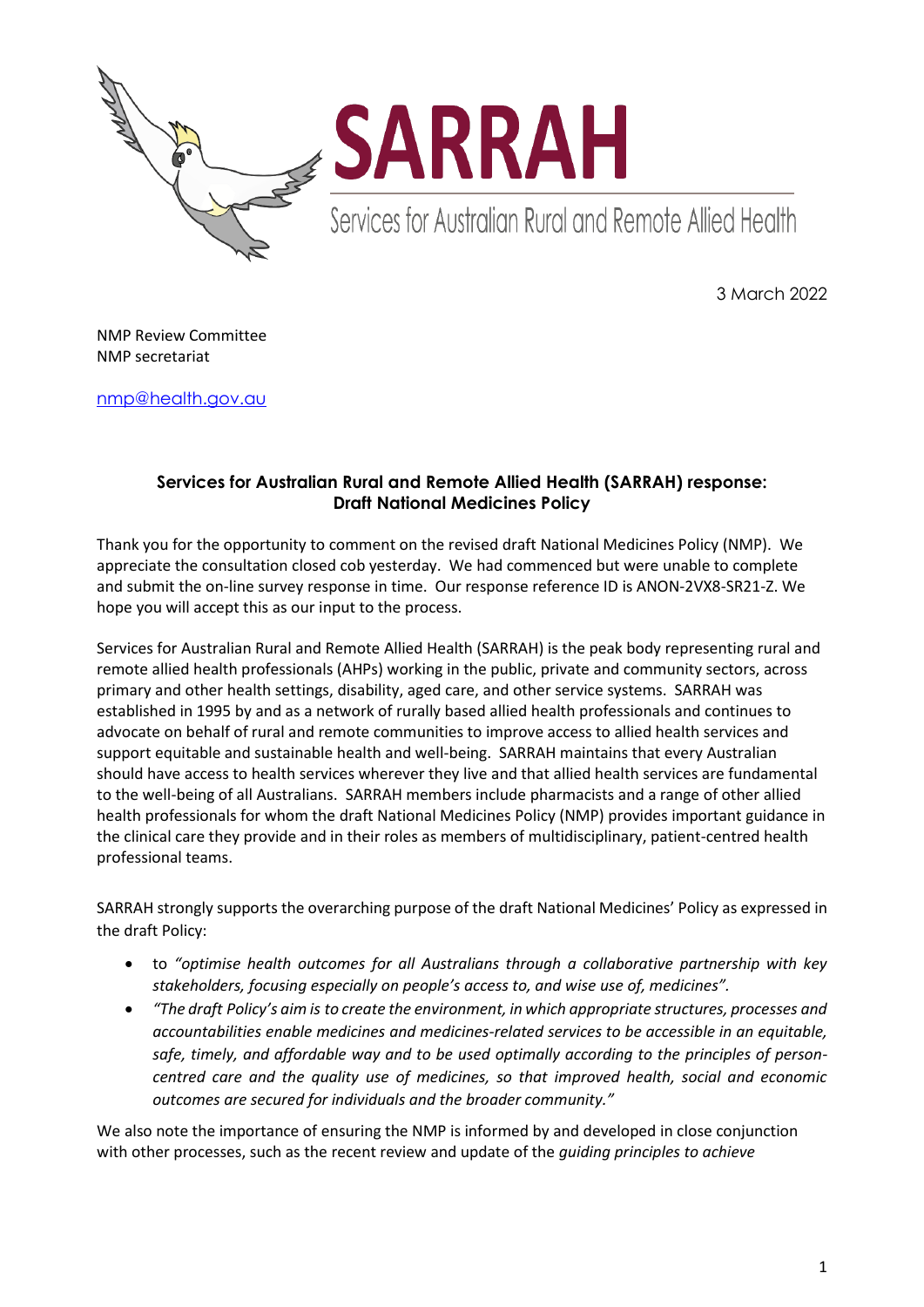*continuity in medication management* undertaken by the Australian Commission on Safety and Quality in Health Care (ACSQHC).

As an overarching comment, SARRAH recommends that in finalising the revised NMP and in all subsequent implementation and monitoring activity **particular emphasis be given to addressing the specific needs of people in rural and remote Australia** and of other groups identified as being at relatively greater risk of negative medications related impacts. For these people the risk of adverse impacts either from the lack of access or inappropriate use of medications is heightened.

The following comments could be included in response to survey Question 21: *Additional comments*. SARRAH believes a very strong emphasis is needed to promote:

- Interdisciplinary collaboration between health care professionals;
- person-centred care and ensuring clinicians and members of the healthcare team involve patients in every step of their care; and
- Consistent with a focus on patient-centred enablement/engagement reflective practice, risk assessment and mitigation strategies should include assessment by members of the health care team, beyond the medical, pharmacy and nursing team members and include other allied health therapists.
	- $\circ$  This is more than a pedantic point: noting the on-line survey, for example, provides 10 response options to Question 8 - *Which of the following options best matches the area of interest for you and or/your organisation?* Of the options listed, medical practitioner, pharmacist and nurse are included specifically (as they should be) and there is an "other" option.
	- o Allied health practitioners make up around 25 per cent of the health professional workforce and deal extensively with patients who use medications, whose treatment is affected by medications, whose services are often a complement to or a means of reducing the need for and dependence on medications there is a tendency to overlook their role as contributors to health system design and delivery.
	- $\circ$  In other areas of the draft NMP it appears clear that the expectation is that allied health professionals (AHPs), like others, will be expected to support and adhere to the implementation of the NMP.
	- o AHPs are highly skilled professionals who deal with complex health issues, have an interest and should be encouraged to contribute to the NMP.
	- o The chronic shortage of AHP services and workforce across rural and remote Australia represents one of the greatest risks to the delivery of equitable and effective health care in Australia, with direct implications for the implementation and effectiveness of the NMP.

## **Responses to the survey questions:**

## Respondent details:

| Contacts:     | Catherine Maloney (CEO) or Allan Groth                          |
|---------------|-----------------------------------------------------------------|
| Organisation: | Services for Australian Rural and Remote Allied Health (SARRAH) |
| Address:      | Level 2, 53 Blackall St, Barton ACT 2600                        |
| Phone:        | 1800 338 061                                                    |
| Email:        | catherine@sarrah.org.au and allan@sarrah.org.au                 |

## Question 10: Aim:

Answer - Strongly Agree.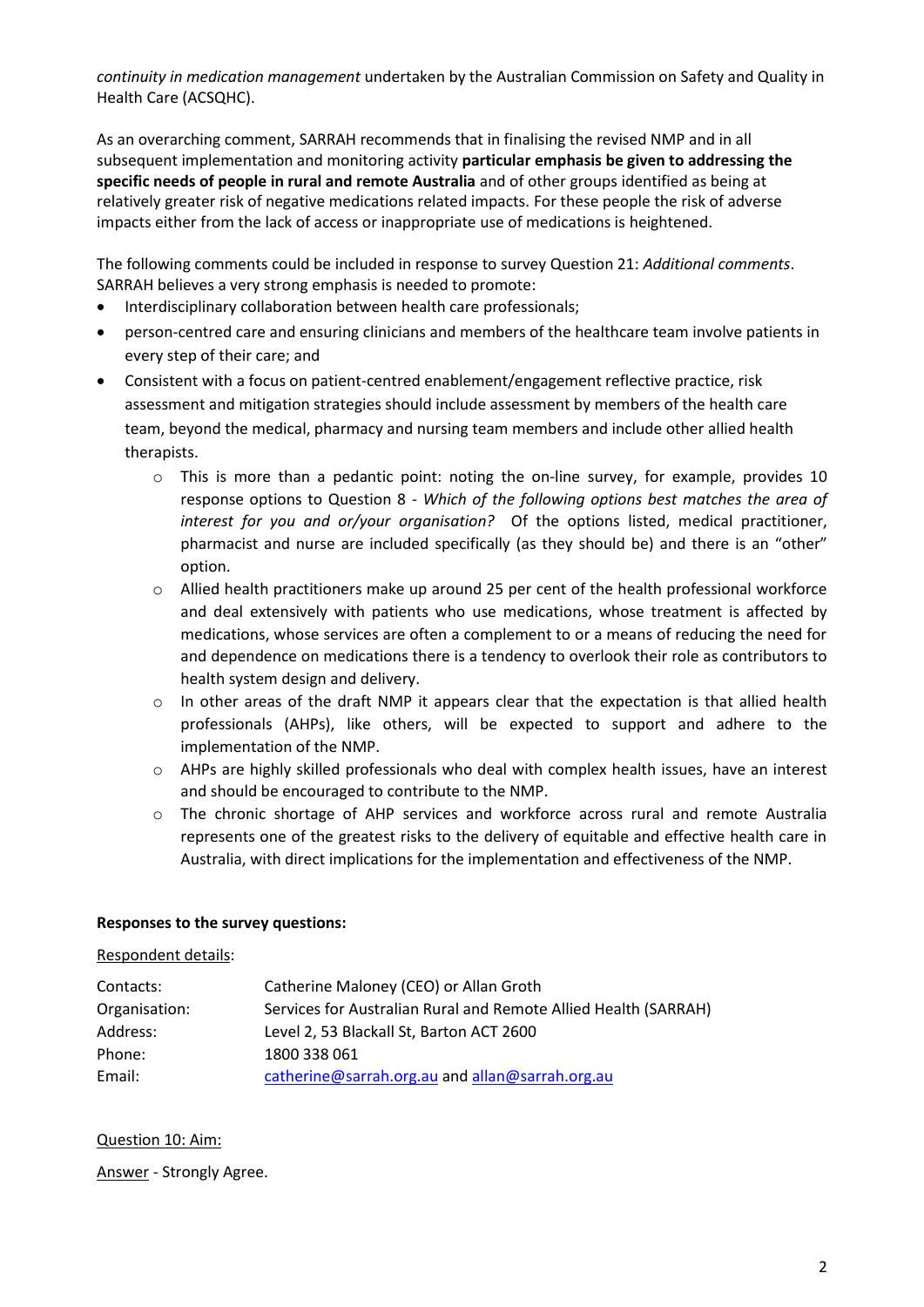Comment: The aim of the Policy aim is clear, broadly and appropriately described with an emphasis on the range of issues that could be classified as influencing access; notes the use of medicines within the broader context of patient centred care and personal and community outcomes. This is appropriate and highlights the use of medicines as among the most important elements of quality care a person should be able to access in Australia.

## Question 11. Scope

Answer – Neither agree nor disagree.

Comment: SARRAH agrees that a broad and inclusive scope be applied to "medicines" in this context, as described. However, our reservation regarding scope relates to the Draft NMP as a whole: and suggest more information is included about how the use of medicines (as described or otherwise) will in most (if not all) circumstances of patient-centred and effective care be more effective if used in conjunction with other therapies and treatments. In some situations, these treatments may also offer an alternative treatment to medicines and that this should be reviewed regularly by practitioners, ideally in conjunction with other treating practitioners.

## Question 12: Principles

Answer – Agree.

Comment: The principles in themselves are sound.

*Re: Shared responsibility* – the aim is to promote the NMP to all practitioners noting they have obligations as clinicians (for example) to have an active interest on behalf of the patient. It is reasonable to promote this expectation but, as mentioned above, should be equally matched be efforts to ensure their input to the co-design, development and performance monitoring phases potentially as well as inviting their participation in a public survey.

*Re: Innovation and Sustainability* - both are critical and as Principles are well supported, however the NMP (as with all other policies that advocate such principles and identify an expectation of adherence to them) could be more direct and informative in identifying those aspects of health service systems and their interfaces where gaps and challenges exist, which put at risk capacity to adhere to or adequately implement the principles. For instance, innovative approaches to patient care are less likely to occur where funding constraints on treatment options, collaborative inter-professional practice and workforce/ professional access is severely constrained (as can be the situation in rural and remote communities). Notwithstanding the innovative practices frequently developed by local practitioners seeking to achieve the best possible care for people in the circumstances, the underlying inequity in enabling resources needs to be acknowledged.

For similar reasons, the meaning of the term *sustainability* could be spelt out, to ensure it is not confused with or applied as a proxy for funding caps, restraint or other wording to justify lack of investment. Sustainability might be described out as a desired outcome of effective investment and models of care that facilitate best possible value in terms of a person's health outcome and the downstream avoidable costs to the system (such as potentially preventable hospitalisations.)

## Question 14. Governance**:**

## Answer – Agree.

There is little in the section on governance to disagree with: it appears as a statement of how governance could work well on an inclusive and effective basis. However, while we acknowledge the deliberate effort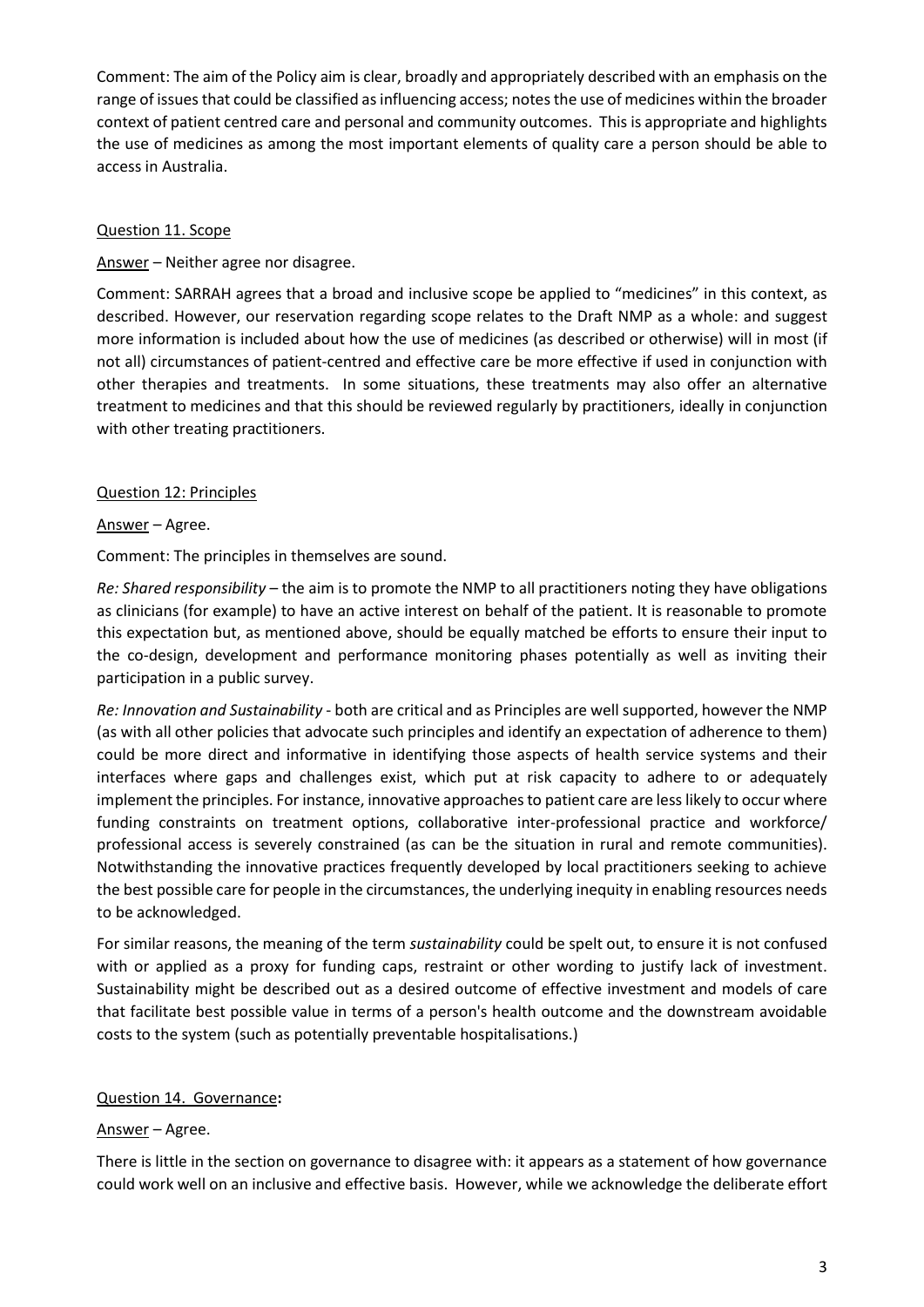and approach in this Review to keep the focus of the new NMP quite high level, in this area it would benefit from more detailed consideration of the mechanisms through which input, collaboration and joint responsibility might be facilitated, shared and held to account.

We agree it may be counter-productive and overly limiting to prescribe in any precise detail the actual mechanisms, bodies etc that could be established, tasked with or otherwise responsible for/engaged in the governance tasks described. The NMP is meant to be long-living and as such needs to the flexibility to encompass technical and other developments as well as changes in approach. Nonetheless, there is scope within such an approach to identify in greater detail the types of inputs and functions necessary to enable the governance functions to meet the purpose outlined.

This suggestion is intended to reinforce the useability and applicability of the NMP over time. Unfortunately, our complex health and related policy, funding and regulatory arrangements often contribute to slow and/or disjointed action within and between governments, reflecting dynamic and varying degrees of the commitment and collaboration needed to improve overall system performance and support improved, more equitable access and outcomes across the community. Increasing the specific expectations on parties involved in governance may help to reinforce the utility of the Policy – with the nature of commitments parties might be expected to bring in implementing and progressing the NMP made more explicit.

Question 15. Pillar 1: *"Timely, equitable and reliable access to needed medicines at a cost that individuals and the community can afford".*

Answer - Strongly Agree.

#### Question 16. Pillar 2: *"Medicines meet appropriate standards of quality, safety and efficacy"*

#### Answer - Strongly Agree.

This Pillar relates extensively and appropriately to the role and operations of the Therapeutic Goods Administration (TGA). As noted above, the NMP and the use of medications broadly, has serious implications for health care practitioners, including those who are not themselves authorised to prescribe medications. It is important therefore, as stated previously, that all qualified health professionals are encouraged and enabled to be aware of and work with the NMP and be aware of the role of the TGA.

This is more likely to be facilitated if the relevant legislation recognises health practitioners beyond those that are regulated by the Ahpra under the National Registration and Accreditation Scheme (NRAS) for health professions and extended to the numerous self-regulated allied health professions, included speech pathologists, dietitians, social workers, exercise physiologists, audiologists and more.

To illustrate, the **Therapeutic Goods Act 1989** currently defines a health practitioner (in line with Ahpra coverage, although appears yet to have been updated to include paramedicine) as:

> *health practitioner* means a person who, under a law of a State or internal Territory, is registered or licensed to practice in any of the following health professions:

- (a) Aboriginal and Torres Strait Islander health practice.
- (b) dental (not including the professions of dental therapist, dental hygienist, dental prosthetist or oral health therapist);
- (c) medical;
- (d) medical radiation practice;
- (e) nursing;
- (f) midwifery;
- (g) occupational therapy;
- (h) optometry;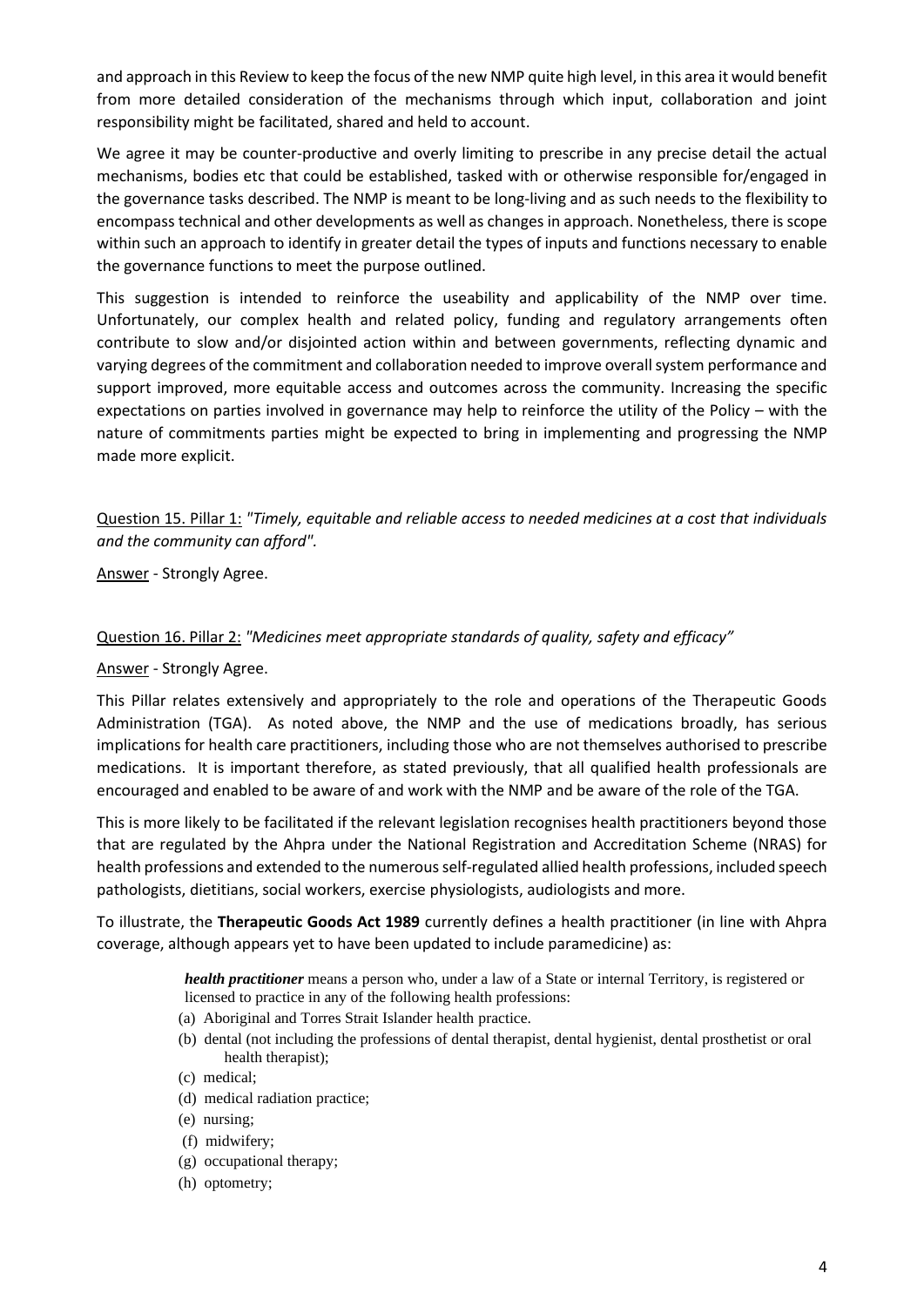- (i) pharmacy;
- (j) physiotherapy;
- (k) podiatry;
- (l) psychology.

During the recent pandemic there have been instances where the TGA definition of health practitioner has contributed to confusion and some exclusion of qualified, practicing health professionals around continuing to practice. Anomalies of this sort have the potential to inhibit the intent and potential outcomes of the NMP, other regulation, programs and initiatives.

# Question 17. Pillar 3: *"Quality use of medicines and medicines safety."*

# Answer - Strongly Agree.

Pillar 3 deals directly with the many of the central issues SARRAH raises in the opening paragraphs of this submission and in the detail provided in response to Question 21: Additional Comments. Please refer to those.

Question 18. Pillar 4: *"Responsive and sustainable medicines industry and research sector with the capability, capacity and expertise to meet current and future health challenges."*

Answer - Strongly Agree.

# Question 19. Proposed implementation approach.

Answer – Agree.

To promote effective implementation of the NMP we refer to other comments in our response, notably in relation to *Question 14: Governance*.

## Question 20. Proposed evaluation approach.

Answer – Neither agree nor disagree.

The NMP describes a broad range of options that might be included by partners or groups of partners in monitoring and evaluating progress in implementing and identifying the impacts of the NMP. To quote -

*Governance structures, including specific committees and working groups may be established for the policies, strategies, programs, and initiatives aligned with the NMP. These structures will monitor the achievement of the intended outcomes against the Pillars of the NMP including reporting on how the NMP's principles have been put into action. A partner, or group of partners can develop their own organisational reporting processes to monitor their progress and highlight how the NMP's principles have been achieved in an effective and efficient manner*.

Given the importance of the NMP and the direct legislative, regulatory, funding and other responsibilities governments at the Commonwealth, State and Territory levels share, SARRAH suggests that the evaluation approach include formal, high-level, inter-governmental oversight (presumably through Health Ministers and senior officials), supported by expert consumer and community representatives.